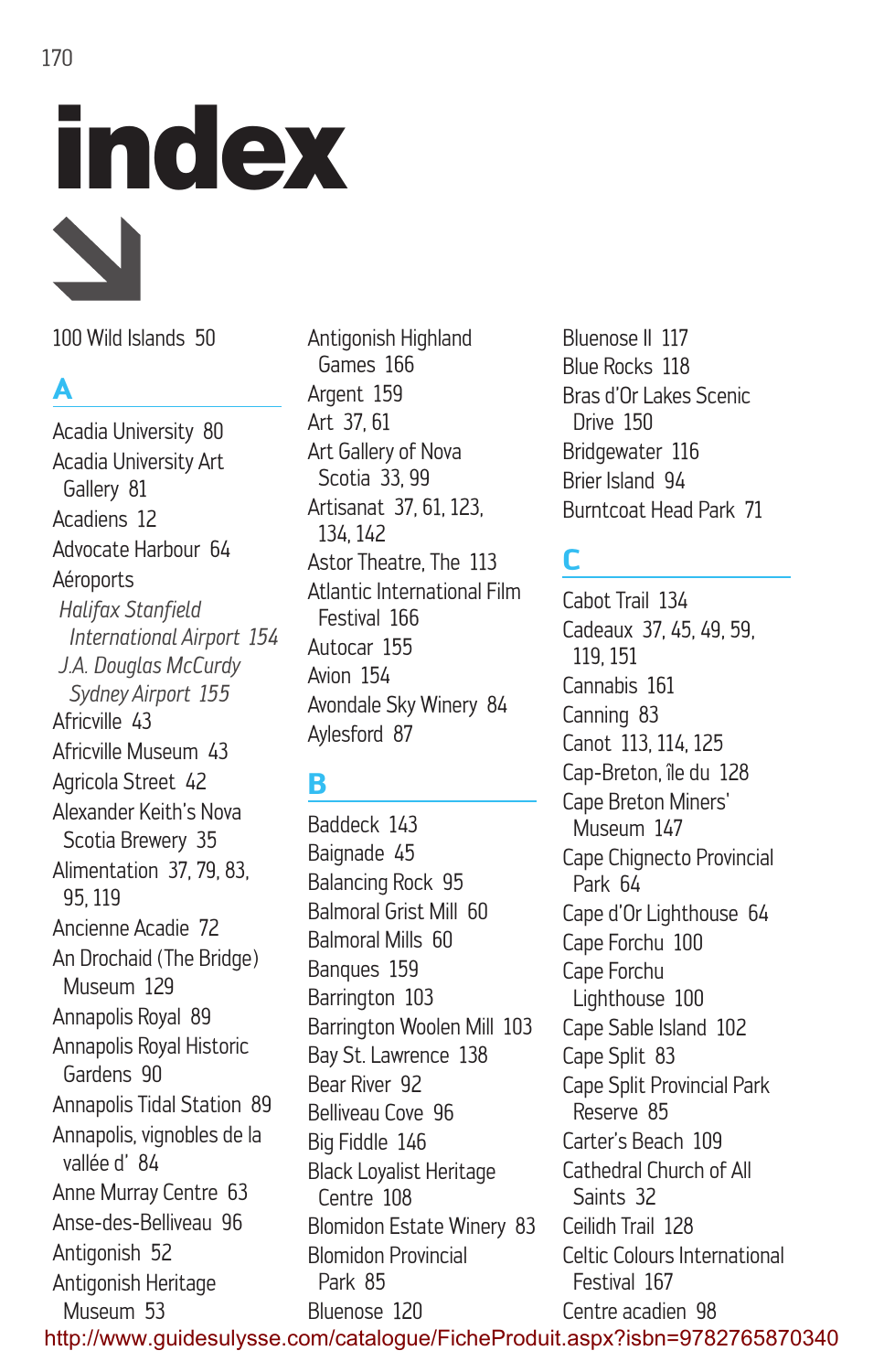Centre d'interprétation et musée acadien 98 Change 159 Chéticamp 134 Citadelle 28 City Hall 33 Clam Harbour Beach Provincial Park 50 Climat 160 Creamery Square 60 Crescent Beach 108, 115 Croisières 36, 118, 143 Crystal Crescent Beach Provincial Park 45 CSS Acadia 35 Culture gaélique 12

#### **D**

Dalhousie Arts Centre 41 Dartmouth 48 Dartmouth Heritage Museum 48 Décalage horaire 161 Déplacements 156 Descente de rivière 70 Digby 93 Digby Neck 94 Digby Scallop Days 93 Discovery Centre 35 Dock Street 107 Domaine de Grand Pré 84 Donair 46 Dory Shop Museum 108 Drogues 161

#### **E**

Eastern Shore 50 Église Saint-Bernard 96 Église Sainte-Marie 97 Électricité 161 Enfants 162 Evangeline Beach 79 Evergreen House 48

#### **F**

Fairview Cemetery 42 Famille 162 Festival acadien de Clare 166 Festivals et événements 166 Firefighters' Museum 98 Fisheries Museum of the Atlantic 117 Fisherman's Cove 48 Five Islands Provincial Park 68 Formalités 154 Fort Point Lighthouse 112 Fort Point Museum 115 Français acadien 158 Fundy Geological Museum 67 Fundy Tidal Interpretive Centre 70

# **G**

Gaelic College 142 Galeries d'art 91, 92 Gastronomie 164 Glace Bay 147 Glenora Distillery 133 Glenville 133 Glooscap Trail 63 Golf 62, 110, 118, 133, 140 Gottingen Street 42 Graham Bell, Alexander 13 Grand Dérangement 78 Grand Parade 33 Grand-Pré 77 Granville Ferry 87 Great Hall of the Clans 142 Gulf Shore Provincial Park 62

# **H**

Haliburton House Museum 73 Halifax 28 Halifax Central Library 32 Halifax Jazz Festival 166 Halifax Pride Festival 166 Halifax Public Gardens 32 Halifax Seaport Farmers' Market 35 Halifax & Southwestern Railway Museum 118 Halifax Stanfield International Airport 154 Hall's Harbour 86 Hants County Exhibition 167 Hawk Beach 102 Heather Beach Provincial Park 62 Hébergement 162 Hector Heritage Quay 57 Heritage Centre 61 Heures d'ouverture 162 Highland Village 151 Historic Properties 34 Homard 112 Hunts Point Beach 109

## **I**

Île du Cap-Breton 128 Ingonish 140 Institut océanographique de Bedford 48 Inverness 129 Iona 151 Isthme de Chignecto 52

# **J**

J.A. Douglas McCurdy Sydney Airport 155 Joggins 64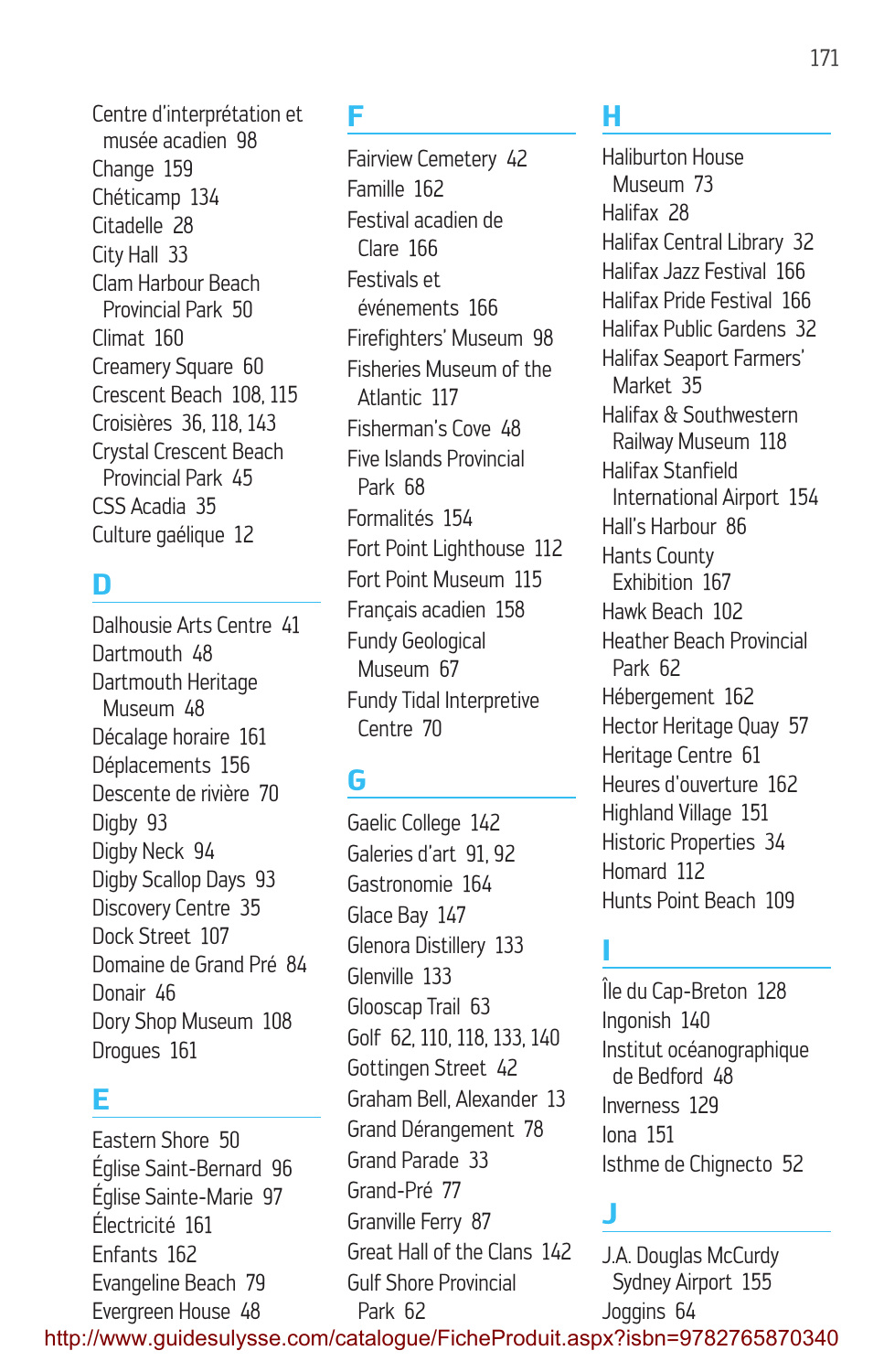#### 172

Joggins Fossil Centre 64 Joggins Fossil Cliffs 64 Jost Vineyards 61 Jours fériés 162

# **K**

Kayak 59, 114 Kayak de mer 65, 93, 113, 119, 125, 144 Kejimkujik Bord de mer 110 King's Theatre 91

# **L**

Lac Bras d'Or 150 LaHave 115 LaHave Islands 115 Lawrence House Museum 70 Lawrencetown Beach 50 Leif Erikson Park 100 Les Trois Pignons 134 Librairies 37 Lieu historique national Alexander-Graham-Bell 143 Lieu historique national de Grand-Pré 77 Lieu historique national de la Citadelle-d'Halifax 28 Lieu historique national de la Forteresse-de-Louisbourg 147 Lieu historique national de la Tour Prince-de-Galles 44 Lieu historique national de l'Auberge-Sinclair/Hôtel-Farmer's 90 Lieu historique national de Port-Royal 89 Lieu historique national du Fort-Anne 89

Lieu historique national du Fort-Edward 73 Lieu historique national du Fort-McNab (Halifax) 44 Lieu historique national Marconi 147 Lismore Sheep Farm Wool Shop 59 Liverpool 111 Location d'appartements 162 Lockeport 108 Long Island 94 Look-Off 85 Louisbourg 147 Luckett Vineyards 84 Lunenburg 116

## **M**

Mabou 129 Mahone Bay 122 Maitland 70 Malagash 61 Marchés publics 61, 81, 91, 120, 123 Marine Drive 50 Marion Bridge 150 Maritime Museum of the Atlantic 34 Martinique Beach Provincial Park 50 Mascaret 69 McCulloch House Museum 57 McNahs Island 44 Meat Cove 139 Middle Head Trail 140 Minas Basin 63 Monnaie 159 Musée canadien de l'immigration du Quai 21 35

Musée des Acadiens des Pubnicos 101 Museum of Natural History 29

#### **N**

Neptune Theatre 40 Noel 71 North East Point Beach 102 North End 42 North Hills Museum 87 Northumberland Fisheries Museum 57 Not Since Moses 68

#### **O**

Oak Island 126 Oaklawn Farm Zoo 87 Observation des baleines 79, 95, 119, 138 Observation des oiseaux 79, 95, 119, 144 Oktoberfest 167 Old Burying Ground 33 Old Meeting House Museum 103 Old Town Clock 29 Ovens Natural Park 116

#### **P**

Parc d'observation 77 Parc national des Hautes-Terres-du-Cap-Breton 136 Parc national et lieu historique national Kejimkujik 113 Parrsboro 66 Passeport 154 Paysage de Grand-Pré 77 Peggy's Cove 124 Phare de Peggy's Cove 125